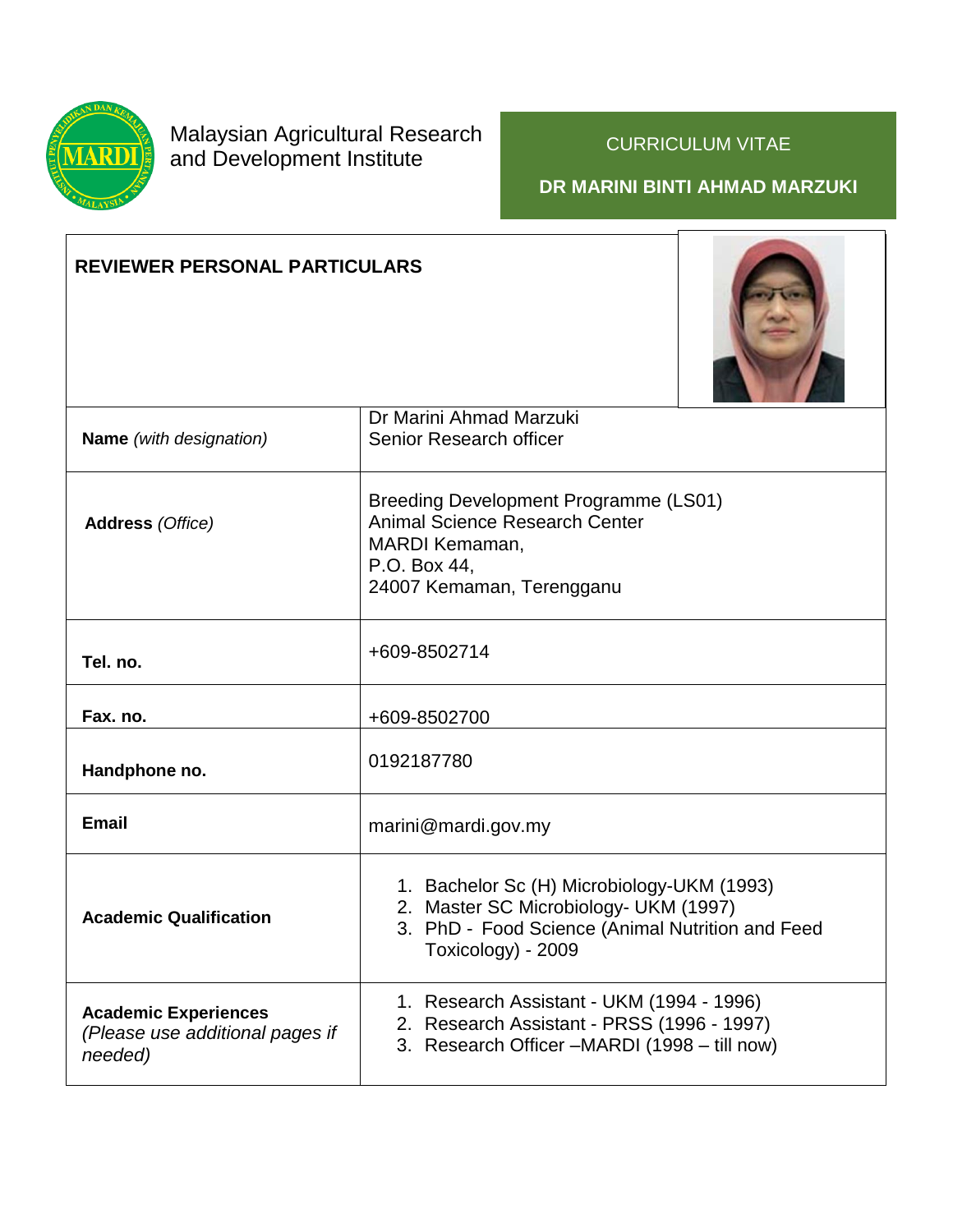| Areas of Expertise                                                                                | <b>Animal Nutrition</b><br><b>Feed Toxicology</b><br>Livestock system production<br>Microbiology                                                                                                                                                                                                                                                                                                                                                                                                                                                                                                                                                                                                                                                                                                                                                                                                                                                                                                                                       |
|---------------------------------------------------------------------------------------------------|----------------------------------------------------------------------------------------------------------------------------------------------------------------------------------------------------------------------------------------------------------------------------------------------------------------------------------------------------------------------------------------------------------------------------------------------------------------------------------------------------------------------------------------------------------------------------------------------------------------------------------------------------------------------------------------------------------------------------------------------------------------------------------------------------------------------------------------------------------------------------------------------------------------------------------------------------------------------------------------------------------------------------------------|
|                                                                                                   | <b>Technology Generated</b><br>1. 2015 (MDI/SI/SI02/PA/073/7/3)<br>Web-based ruminant feeding decision support system<br>2. 2014 (ID: 14-014238-0101)<br><b>RFID chip inserter</b><br>3. 2014 (ID: 14-01439-0101<br>Radio Frequency Identification Chip                                                                                                                                                                                                                                                                                                                                                                                                                                                                                                                                                                                                                                                                                                                                                                                |
| <b>List of Technology and</b><br><b>Publication</b><br>(Please use additional pages if<br>needed) | <b>Publication</b><br>1. Marini, A.M., Shanmugavelu, S., Zaireen, A.R., Predith, M.,<br>Mohamad Hifzan, R. dan Hasri, J. 2019. Sistem perumusan<br>makanan kambing dan biri-biri secara atas talian. Buletin<br>Teknologi MARDI. Bil. 15: 11-20<br>2. Marini, A.M., Mohd Rosly, S., Predith, M., Amie Marini, A.<br>B., Mohd Hafiz, A.B. dan Nor Idayusni, Y. 2019. KK Elit:<br>Lembu tempatan terpilih. Agromedia. Bil. 51: 14-15<br>3. Mohd. Hafiz, A.W, Marini, A.M., Rosly, S.M., Mohamad<br>Hifzan, R., Izuan Bahtiar, A.J. and Shanmugavelu, S. 2019.<br>Describing growth pattern of selected Kedah-Kelantan cows<br>using non-linear regression models. Malaysian Journal of<br>Animal Science. 22 (1): 47-54<br>4. Marini, A.M., Shanmugavelu, S., Zaireen, A.R., Predith, M.,<br>Mohamad Hifzan, R., Hasri, J. and Rodziah, M. 2018.<br>Online Least Cost Goat/Sheep Ration Formulator. 29th<br>International Invention, Innovation & Technology Exhibition,<br>Malaysia (ITEX 2018), 10-12 May 2018, Kuala Lumpur. p.<br>62 |
|                                                                                                   | 5. Nasyatul-Ekma, M.H., Rosly, M.S., Marini, A.M., Nor<br>Idayusni, Y. and Hazirah, A. 2018. Lactic acid bacteria as<br>microbial inoculants for Acacia mangium silage. Malaysian                                                                                                                                                                                                                                                                                                                                                                                                                                                                                                                                                                                                                                                                                                                                                                                                                                                      |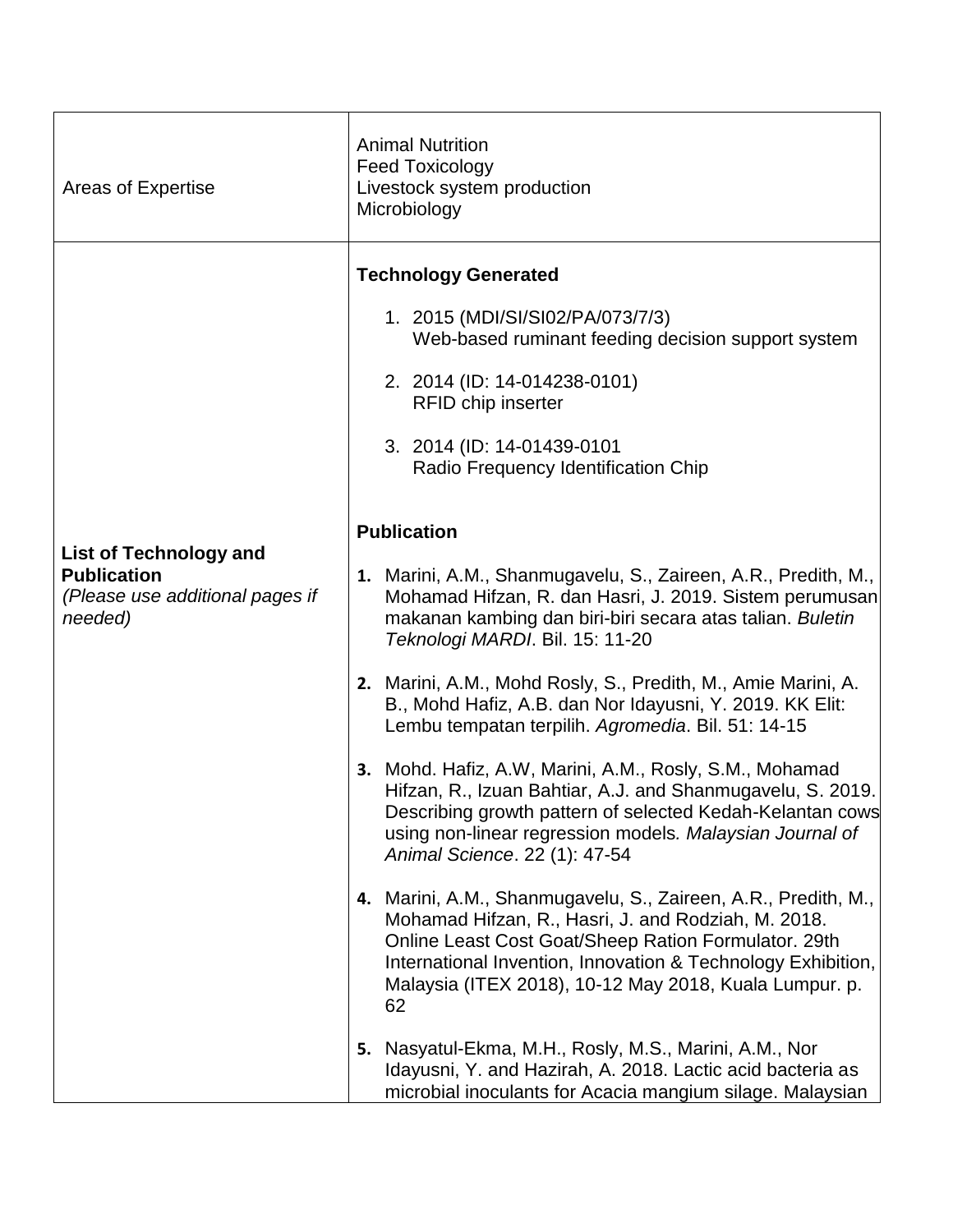| Journal of Animal Science. 21 (2): 91-98                                                                                                                                                                                                                                                                                        |
|---------------------------------------------------------------------------------------------------------------------------------------------------------------------------------------------------------------------------------------------------------------------------------------------------------------------------------|
| 6. Predith, M., Chung, E.L.T., Muhammad Hazwan, M., Marini,<br>A.M., Mohamad Hifzan, R. and Noor Atirah, M.A. 2018.<br>Nutritive values of selected Malaysian agricultural by-<br>products commonly used in cattle rations. Malaysian Journa<br>of Animal Science. 21 (2): 77-90                                                |
| 7. Marini, A.M., Shanmugavelu, S., Zaireen, A.R., Predith, M.,<br>Mohamad Hifzan, R., Hasri, J., Rodziah, M. 2017. Web-<br>based Least Cost Feed Formulation for Goats and Sheep.<br>Proceeding of MARDI science and Technology Exhibition,<br>MSTE 12th edition. 18-19 September, 2017. Serdang.                               |
| 8. Marini, A.M., Shanmugavelu, S., Zaireen, A. R., Predith, M.,<br>Mohamad Hifzan, R, Hasri, J. dan Rodziah, M. 2017. Sistem<br>Perumusan Makanan Kambing dan Bebiri Berasaskan Web.<br>Prosiding Persidangan Kebangsaan Pemindahan Teknologi<br>2017 (CONFERTECH). 14-16 November, 2017. Johor<br>Bahru. p. 176-180.           |
| 9. Marini, A.M., Shanmugavelu, S., Zaireen, A. R., Nasyatul<br>Ekma, M.H. dan Rodziah, M. 2016. Perumusan makanan<br>ternakan ruminan berasaskan web dan sistem pendukung<br>keputusan untuk fidlot lembu pedaging. Prosiding<br>Persidangan Kebangsaan Agrobiodiversiti 2016. 4-6<br>Oktober 2016, Kuala Terengganu. p. 62-63. |
| 10. Nor Idayusni, Y., Marini, A.M., Nasyatul Ekma, M.H.,<br>Shanmugavelu, S. dan Hazirah, A. 2016. Tumbuhan<br>kekacang tempatan sebagai sumber alternatif untuk<br>makanan ternakan. Prosiding Persidangan Kebangsaan<br>Agrobiodiversiti 2016. 4-6 Oktober 2016, Kuala Terengganu<br>p 79.                                    |
| 11. Nasyatul Ekma, M.H., Marini, A.M., Rosly, S.,<br>Shanmugavelu, S., Kamaludin, M. and Hazirah, A. 2016.<br>Effects of extraction methods on condensed tannin yield of<br>Leucaena leucocephala. Proceeding of the 37th Malaysian<br>Society of Animal Production Conference. 1-3 June 2016,<br>Melaka. p. 134-135.           |
| 12. Mariani, N.S., Marini, A.M., Shanmugavelu, S., Yaakub, H.<br>and Hasim, I. 2016. Nutrient composition of Brachiaria<br>dictyneura grass. Proceeding of the 37th Malaysian<br>Society of Animal Production Conference. 1-3 June 2016,                                                                                        |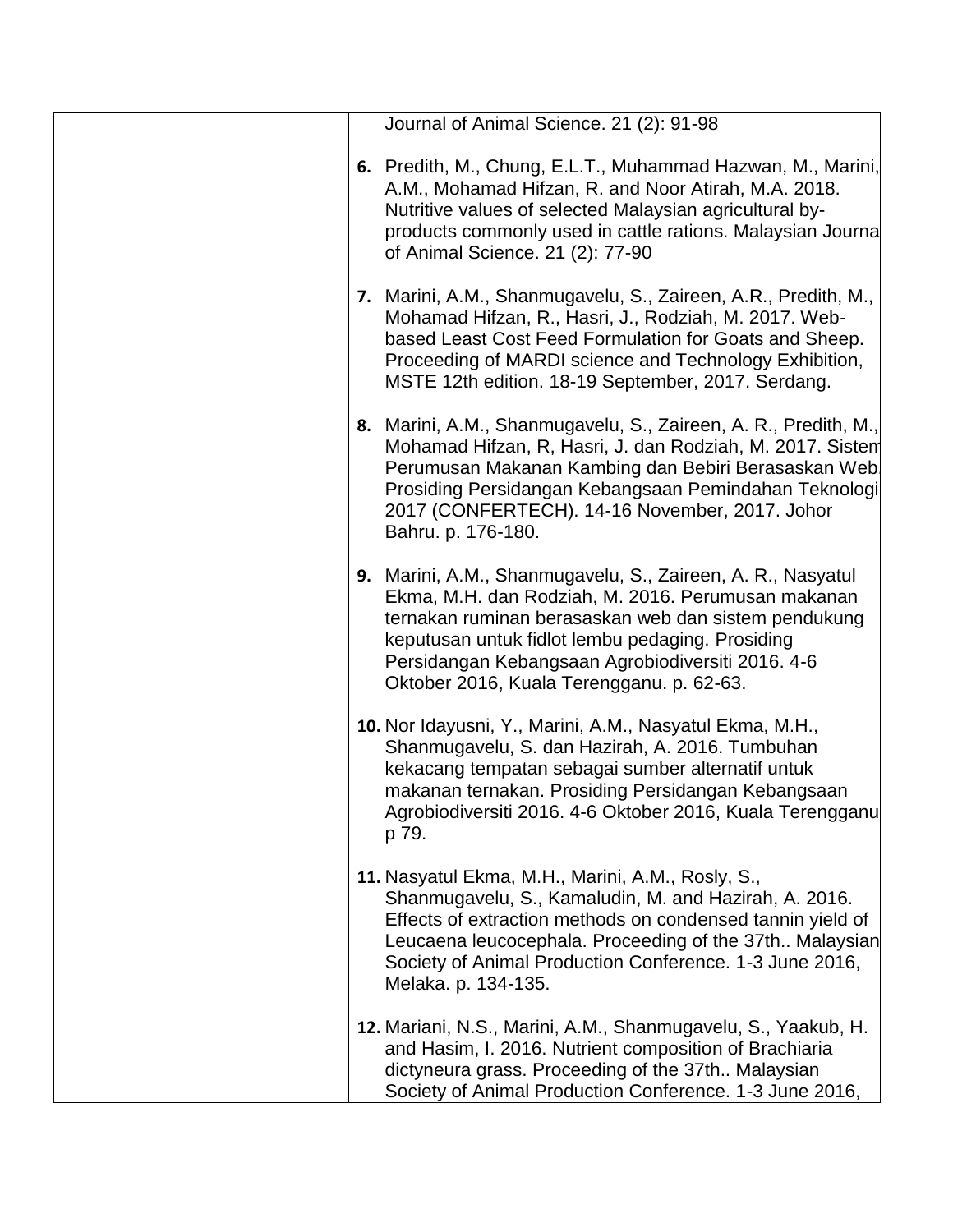| Melaka. p. 136-137.                                                                                                                                                                                                                                                                                                                                       |
|-----------------------------------------------------------------------------------------------------------------------------------------------------------------------------------------------------------------------------------------------------------------------------------------------------------------------------------------------------------|
| 13. Marini, A.M., Shanmugavelu, S., Zaireen, A.R. Nasyatul<br>Ekma, M.H. and Rodziah, M. 2015. Web-based ruminant<br>feed formulation and beef feedlot decision support system.<br>15th. The British Invention Show (BIS 2015), 21-24 October<br>2015, London. p. 16                                                                                      |
| 14. Marini, A.M., Shanmugavelu, S., Zaireen, A. R., Nasyatul<br>Ekma, M.H., Mardhati, M. and Rodziah, M. 2015. Sistem<br>Pendukung Keputusan Pemakanan Ruminan Berasaskan<br>Web. Mesyuarat Majlis Sains MARDI ke-163 (Bil. 03/2015).                                                                                                                     |
| 15. Marini, A.M., Shanmugavelu, S., Zaireen, A.R. Nasyatul<br>Ekma, M.H. and Rodziah, M. 2015. Web-based ruminant<br>feed formulation and beef feedlot decision support system.<br>26th. International & Innovation Exhibition (ITEX 2015), 21-<br>23 May 2015, Kuala Lumpur. p. 24                                                                       |
| 16. Marini, A.M., Nasyatul Ekma, M.H., and Shanmugavelu, S.<br>2015. Concentration of crude tannin and protein binding<br>affinity of condensed in Acacia mangium. 6th Pan<br>Commonwealth Veterinary Conference and The 27th<br>Congress of The Veterinary Association of Malaysia<br>(PCVC6 &27 VAM 2015), 23-27 March 2015, Kuala Lumpur<br>p. 446-449 |
| 17. Shanmugavelu, S., Marini, A.M., Azizi, A.A., Azizan, A.R.,<br>Sharif, H. 2015. A sub-dermal RFID based ruminant profiling<br>system. Mesyuarat Majlis Sains MARDI ke-162 (Bil.<br>$02/2015$ ).                                                                                                                                                        |
| 18. Shanmugavelu, S., Marini, A.M., Azizi, A.A., Azizan, A.R.,<br>Sharif, H., Rohisham, A.R., Harindar, S.A.S., Anpinjothi, E.,<br>Muhammad Zaini, Z. and Mohd. Izuan, M. 2015. A sub-<br>dermal RFID based livestock profiling system. 26th.<br>International & Innovation Exhibition (ITEX 2015), 21-23<br>May 2015, Kuala Lumpur. p. 24                |
| 19. Nasyatul Ekma, M.H., Marini, A.M. and Shanmugavelu, S.<br>2015. Effect of ensilation on tannin content of oil palm<br>fronds. 6th Pan Commonwealth Veterinary Conference and<br>The 27th Congress of The Veterinary Association of<br>Malaysia (PCVC6 &27 VAM 2015), 23-27 March 2015,<br>Kuala Lumpur. p. 450-452                                    |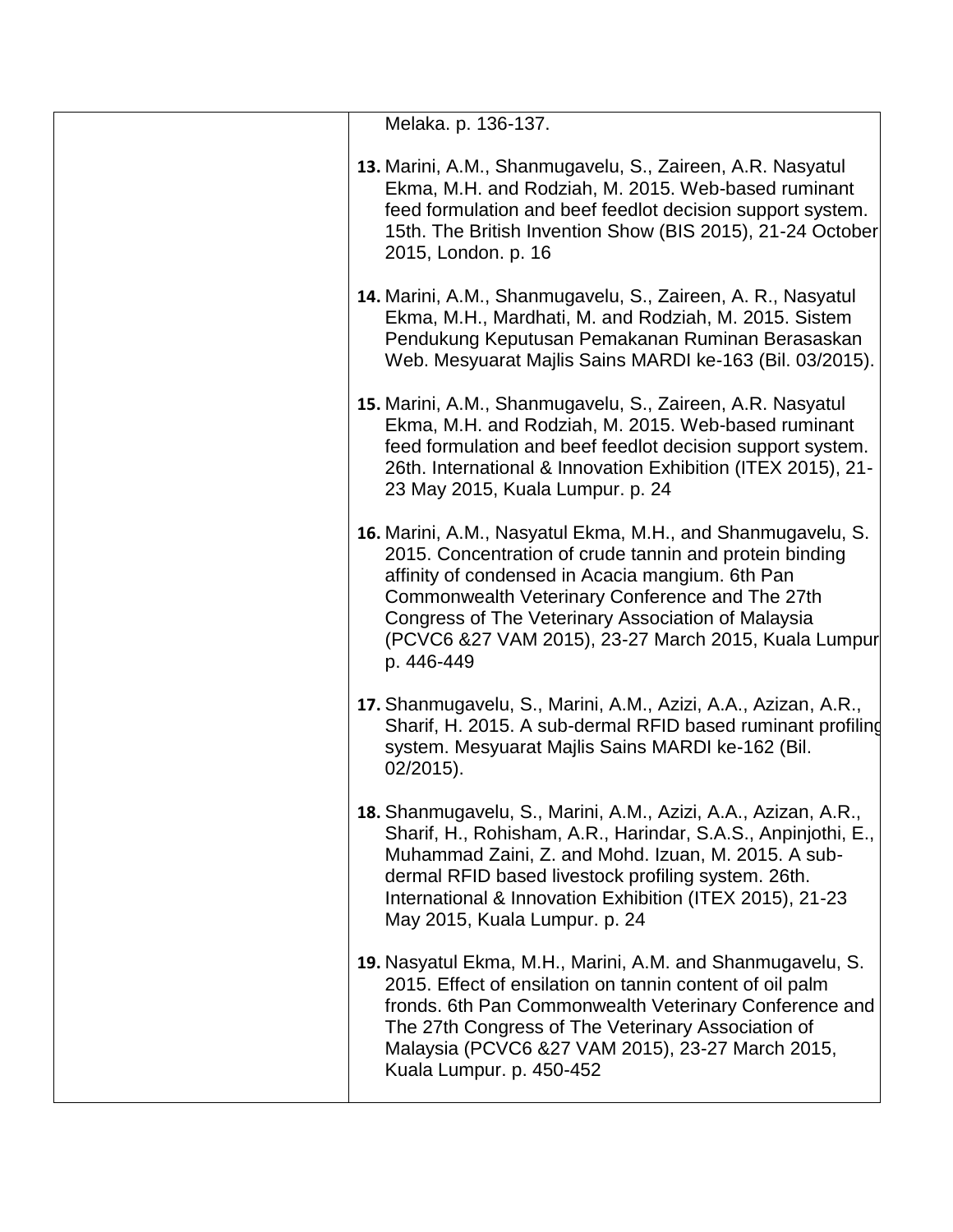| 20. Marini, A.M., Nasyatul Ekma, M.H., Zaireen, A.R., Rodziah,<br>M. and Shanmugavelu, S. 2014. Web-based ruminant feed<br>formulation and beef feedlot decision support system.<br>Proceeding of MARDI science and Technology Exhibition,<br>MSTE 9th edition 2014. Serdang. p. 46                                                                                               |
|-----------------------------------------------------------------------------------------------------------------------------------------------------------------------------------------------------------------------------------------------------------------------------------------------------------------------------------------------------------------------------------|
| 21. Marini, A.M., Shanmugavelu, S. Hassan Fikri, S. and<br>Nasyatul Ekma, M.H. 2014. Phenolic compound profile of<br>domesticated Acacia mangium. Malaysian Journal of<br>Veterinary Research 5(1): 312-314                                                                                                                                                                       |
| 22. Nasyatul Ekma, M.H., Marini, A.M., Shanmugavelu, S., Siti<br>Masidayu, M.S. and Nor Idayusni, Y. 2014. Crude tannin<br>concentration in local forages and feed ingredients.<br>Malaysian Journal of Veterinary Research 5(1): 354-355                                                                                                                                         |
| 23. Marini, A.M., Shanmugavelu, S., Siti Masidayu, M.S., Nor<br>Idayusni, Y., Nasyatul Ekma, M.H., Faridah, S. and Gayah,<br>A.R. 2013. Determination of condensed tannin in different<br>types of Acacia. Proceeding of the 34th Malaysian Society<br>of Animal Production Conference. 3-5 June 2013, Kuantan.<br>p. 121-122.                                                    |
| 24. Marini, A.M., Shanmugavelu, S., Siti Masidayu, M.S., Abdul<br>Razak, M., Mazwan, I., Awis, P., Mohd Firdaus, B. and<br>Rashidah, A. 2012. In vitro gas digestibility and short chain<br>fatty acid content of cultivated Acacia mangium leaves and<br>silage. Proceeding of the 33rd Malaysian Society of Animal<br>Production Conference. 4-7 June 2012, Langkawi. p. 86-87. |
| 25. Marini, A.M., Shanmugavelu, S., Mazwan, I., Abdul Razak,<br>M., Siti Masidayu, M.S., Awis, P. and Mohd Firdaus, B.<br>2012. Growth characteristics and nutritive value of cultivated<br>Acacia mangium at different stages of maturity. Proceeding<br>of the 5th. International Conference on Animal Nutrition (5th.<br>ICAN 2010). 24-26 April 2012, Melaka. p. 281-284.     |
| 26. Marini, A.M., Shanmugavelu, S., Fadzlirahimi, I., S., Abdul<br>Razak, M., Mazwan, I., Siti Masidayu, M.S., Awis, P. and<br>Mohd Firdaus, B. 2011. Proximate and mineral composition<br>of Acacia mangium: Cultivated vs Wild. Proceeding of the<br>32nd Malaysian Society of Animal Production Conference.<br>6-9 June 2011, Tawau. p. 121-122.                               |
| 27. Marini, A.M., Fadzlirahimi, I., Shanmugavelu, S., Mardhati,<br>M., Noraini, S., Abdul Razak, M., Mazwan, I., Siti Masidayu,                                                                                                                                                                                                                                                   |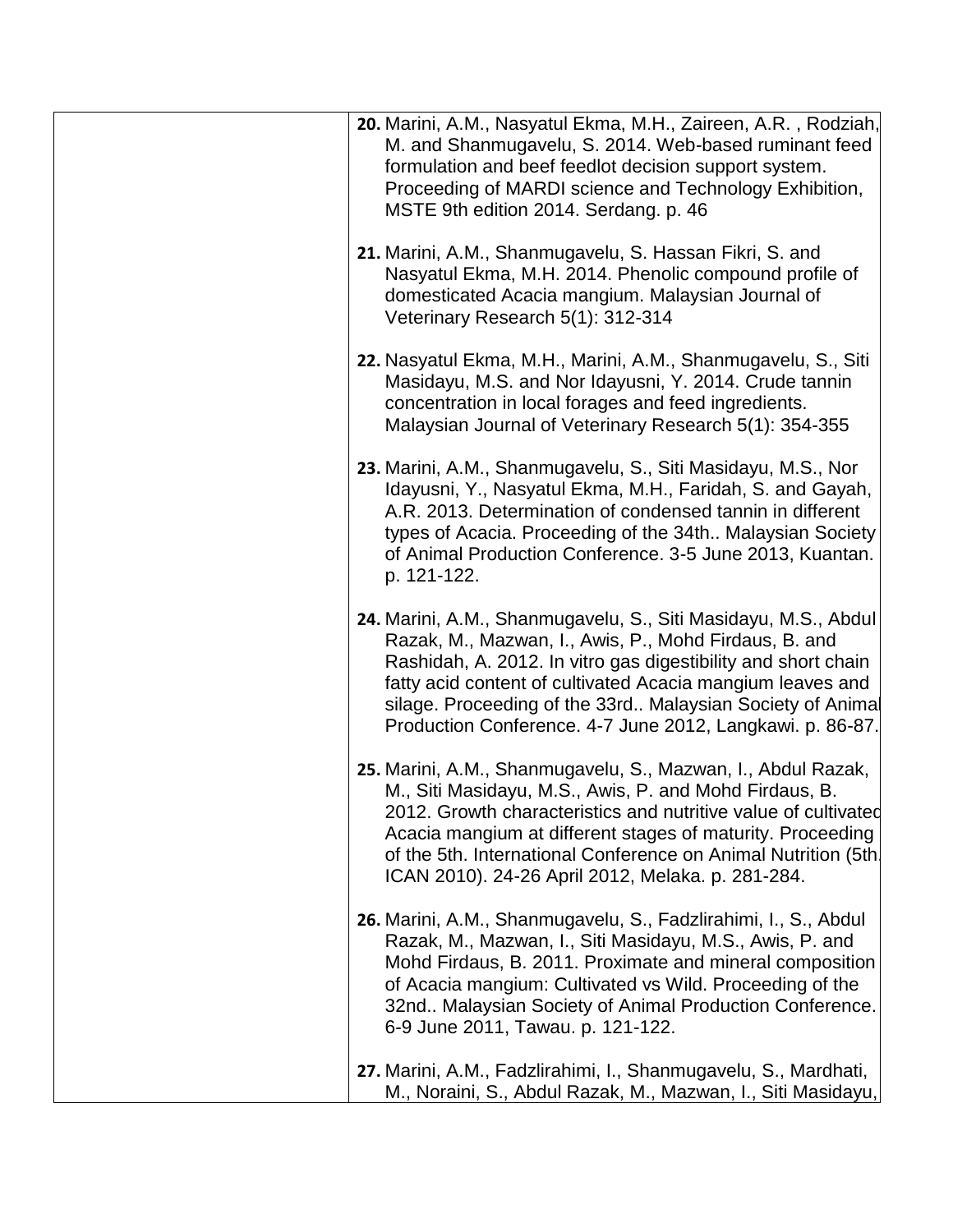| M.S. and Awis, P. 2010. Proximate composition and amino<br>acid contents of Acacia mangium leaf silage. Proceeding of<br>the 31st. Malaysian Society of Animal Production<br>Conference. 6-8 June 2010, Kota Bharu. p. 103-104.                                                                                                                                                   |
|-----------------------------------------------------------------------------------------------------------------------------------------------------------------------------------------------------------------------------------------------------------------------------------------------------------------------------------------------------------------------------------|
| 28. Marini, A.M., Fadzlirahimi, I., Shanmugavelu, S.,<br>Muhammad Faisal, A.B., Noraini, S., Abdul Razak, M.,<br>Mazwan, I., Siti Masidayu, M.S. and Awis, P. 2010. Nutritive<br>value of the tropical shrub legume Acacia mangium.<br>Proceeding of the 4th. International Conference on Animal<br>Nutrition (4th. ICAN 2010). 21-23 September 2010, Johor<br>Bahru. p. 313-316. |
| 29. Fadzlirahimi, I., Marini, A.M., Muhammad Faisal, A.B.,<br>Rashidah, A., Noraini, S., Shanmugavelu, S., Mazwan, I.<br>and Awis, P. 2010. The potential of wild Trema orientalis as<br>livestock feed. Proceeding of the 4th. International<br>Conference on Animal Nutrition (4th. ICAN 2010). 21-23<br>September 2010, Johor Bahru. p. 309-311.                               |
| 30. Abdul Razak, M., Marini, A.M., Fadzlirahimi, I.,<br>Shanmugavelu, S. Mazwan, I. dan Awis, P. 2010. Nilai<br>pemakanan mulberi dalam bentuk segar dan silaj. Abstrak<br>Kertas Kerja Poster, Seminar Satelit Sempena Persidangan<br>Antarabangsa Pemakanan Ternakan (ICAN) ke-4. 21<br>September 2010, Johor Bahru. p. 11.                                                     |
| 31. Mazwan, I. Marini, A.M., Fadzlirahimi, I., Shanmugavelu, S.,<br>Abdul Razak, M. dan Awis, P. 2010. Penanaman Flamengia<br>sp. sebagai foder ternakan di Stesen MARDI Kemaman.<br>Abstrak Kertas Kerja Poster, Seminar Satelit Sempena<br>Persidangan Antarabangsa Pemakanan Ternakan (ICAN)<br>ke-4. 21 September 2010, Johor Bahru. p. 11.                                   |
| 32. Shanmugavelu, S., Thayalini, K., Saminathan, P.M., Marini,<br>A.M., Rosly, S.M., Siti Masidayu, M.S., Nor Idayusni, Y.,<br>Mazwan, I. and Zainuddin, H. 2010. Effect of Acacia<br>mangium on broiler performance. Proceeding of the 4th.<br>International Conference on Animal Nutrition (4th. ICAN<br>2010). 21-23 September 2010, Johor Bahru. p. 381-383.                  |
| 33. Marini, A.M., M. Y. Ayub, H. Hadijah dan M.J. Luthfi. 2009.<br>Histopathological examinations of organs of rats fed with<br>fermented palm kernel cake (fPKC). Proceeding of the 2nd.<br>International Conference on Sustainable Animal Agriculture<br>for Developing Countries (SAADC 2009). 8-11 November                                                                   |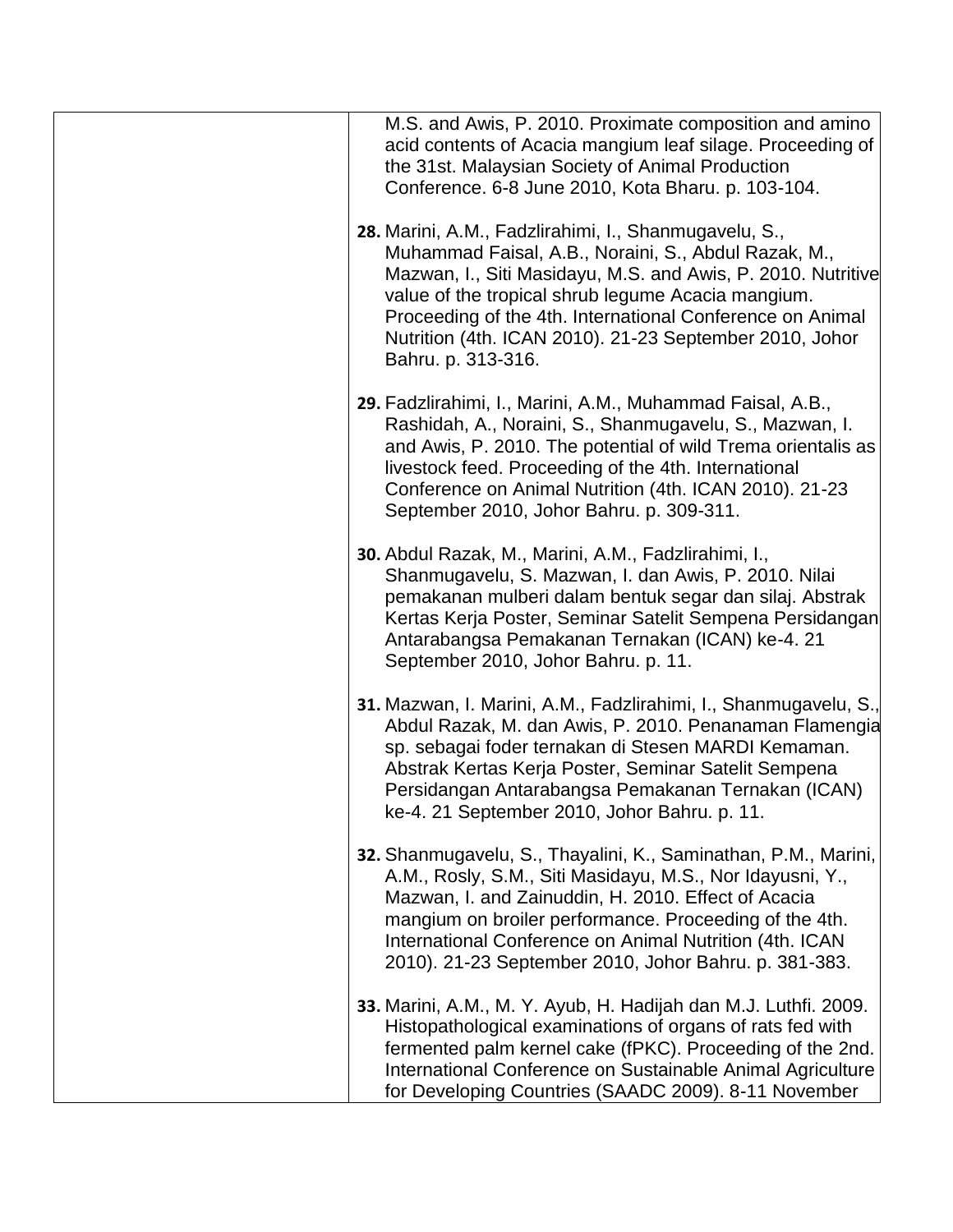| 2009 Corus Hotel, Kuala Lumpur. p. 252-254.                                                                                                                                                                                                                                                                                |
|----------------------------------------------------------------------------------------------------------------------------------------------------------------------------------------------------------------------------------------------------------------------------------------------------------------------------|
| 34. Marini, A.M., M. Y. Ayub, B. Abd. Babji, H. Hadijah, E.A.<br>Engku Azahan and S. Ahmad Tarmizi. 2008. Protein quality<br>of Aspergillus niger-fermented palm kernel cake. Journal of<br>Tropical Agriculture and Food Sciences 36(2): 227-237.                                                                         |
| 35. Marini, A.M., Ayub, M. Y., Abd. Babji, B., Mohamad Anuar,<br>O. and Jameah, H. 2008. Screening and determination of<br>mycotoxins in Aspergillus niger fermented palm kernel cake<br>(fPKC). Proceeding of the 3rd. International Conference on<br>Animal Nutrition (ICAN ) 2008. 29-31 July 2008, Bangi. 201-<br>205. |
| 36. Marini, A.M., M. Y. Ayub, B. Abd. Salam, S. Noraini, H.<br>Hadijah, E.A. Engku Azahan and S. Ahmad Tarmizi. 2007.<br>Biological evaluation of fermented palm kernel cake using<br>rat bioassay. Proceeding of the 10th. Asean Food<br>Conference 07, 21-23 August 2007 Kuala Lumpur,<br>Malaysia.                      |
| 37. Marini, A.M, H. Hadijah, S. Noraini and S. Ahmad Tarmizi.<br>2007. General toxicological evaluation of fermented palm<br>kernel cake using rat bioassay. MARDI Science<br>&Technology Exhibition 2007, 2-5 September 2007 Johor<br>Bahru. p. 30                                                                        |
| 38. Marini Ahmad Marzuki, Ayub Mohd Yatim, Abd. Salam Babil<br>and Mohamad Anuar Osman. 2007. Kajian kualiti<br>pemakanan dan kesan ketoksikan hampas isirung kelapa<br>sawit terawat (HIKSt) ke atas tikus. Prosiding Kolokium<br>Siswazah Ke-7, Fakulti Sains dan Teknologi, UKM, Bangi. p<br>166-168.                   |
| 39. Marini, A.M., A. M. Yatim, A. S. Babji, M.A. Osman, S.<br>Noraini and H. Hadijah. 2007. Protein quality study of<br>fermented palm kernel cake using rat bioassay. Proceeding<br>of the 9th. Malaysian Society of Applied Biology<br>Symposium, 30-31 May 2007 Bayview Georgetown,<br>Penang.                          |
| 40. Engku Azahan, E.A., Marini, A.M. and Noraziah, M. 2007.<br>An evaluation on the effects of sex on growth and carcass<br>characteristics of broilers. J. Trop. Agric. and Fd. Sc. 35(2):<br>313-318.                                                                                                                    |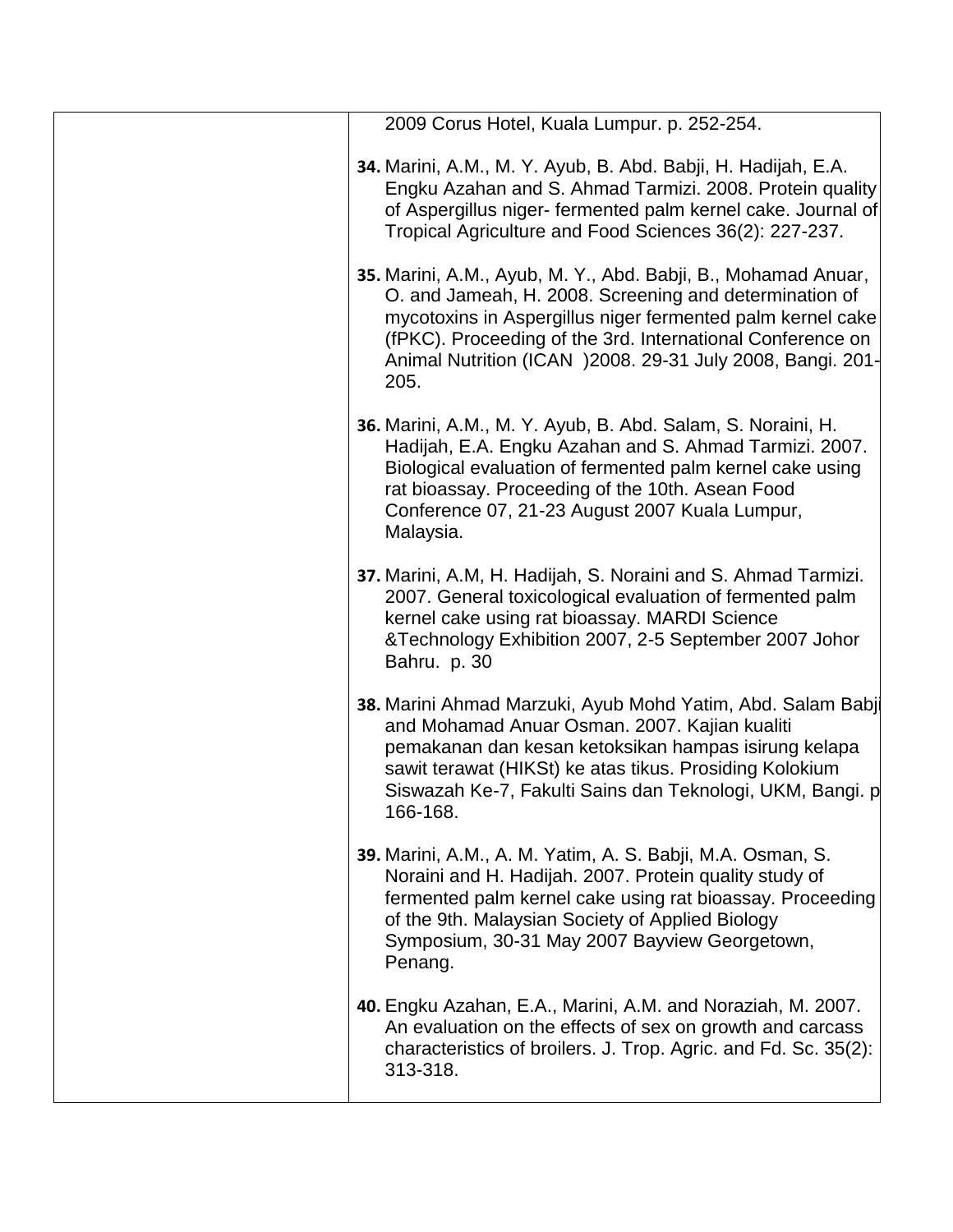| 41. Marini, A.M., A. M. Yatim, A. S. Babji B. O. Annuar and S.<br>Noraini. 2006. Evaluation of nutrient contents and amino<br>acid profiling of various types of palm kernel cake (PKC).<br>Journal of Science and Technology in the Tropics. 2: 135-<br>141.                                                                                                              |
|----------------------------------------------------------------------------------------------------------------------------------------------------------------------------------------------------------------------------------------------------------------------------------------------------------------------------------------------------------------------------|
| 42. Marini, A.M., A. M. Yatim, A. S. Babji and M.A. Osman.<br>2006. Amino acid and proximate composition of fermented<br>palm kernel cake (fPKC). Proceeding of the 2nd.<br>International Conference on Animal Nutrition 2006 (ICAN).<br>21-24 August 2006 Melaka. p. 143-145.                                                                                             |
| 43. Marini, A.M., A. M. Yatim, A. S. Babji, B. O. Annuar and H.<br>Hadijah. 2006. Preliminary study on protein quality and<br>toxicological potentials of fermented palm kernel cake<br>(fPKC) using rat bioassay. Proceeding of 1st. USM-Penang<br>International Postgraduate Convention. 24-27 May 2006<br>Universiti Sains Malaysia.                                    |
| 44. Marini, A.M., M.J. Daud, S. Noraini, H. Jameáh, and E.A.<br>Engku Azahan. 2005. Performance of locally isolated<br>microorganisms in degrading palm kernel cake (PKC) fibre<br>and improving the nutritional value of fermented PKC.<br>JTAFS. 33 (2):311-319.                                                                                                         |
| 45. Marini Ahmad Marzuki. 2005. Penggunaan mikrob untuk<br>meningkatkan kualiti makanan ternakan. Buletin Teknologi<br>Ternakan 2: 13-19.                                                                                                                                                                                                                                  |
| 46. Jameáh, H., M.J. Daud, A.M. Marini, S. Noraini, M.A. Mohd.<br>Sharuddin, I. Rosnizah and E.A. Engku Azahan. 2005.<br>Sequential cultivation of Aspergillus niger and bacteria<br>cultures on solid substrate fermentation of palm kernel cake<br>Proceeding of the 26th. Malaysian Society of Animal<br>Production Conference. 1-3 June 2005 Terengganu. p. 77-<br>78. |
| 47. Jameáh Hamed., Marini Ahmad Marzuki, Mohd. Jaafar<br>Daud, Noraini Samat, Mohd Sharuddin Mohd Ali and<br>Rosnizah Ismail. 2005. Sequential cultivation of Aspergillus<br>niger and bacteria cultures on solid substrate fermentation<br>of palm kernel cake. MARDI Science & Technology<br>Exhibition 2005. p.11.                                                      |
| 48. Mohd. Jaafar Daud, Noraini Samat, Marini Ahmad Marzuki,<br>Norhairani Md Ismail, Abdul Rahman Abdul Razak, Jameáh                                                                                                                                                                                                                                                      |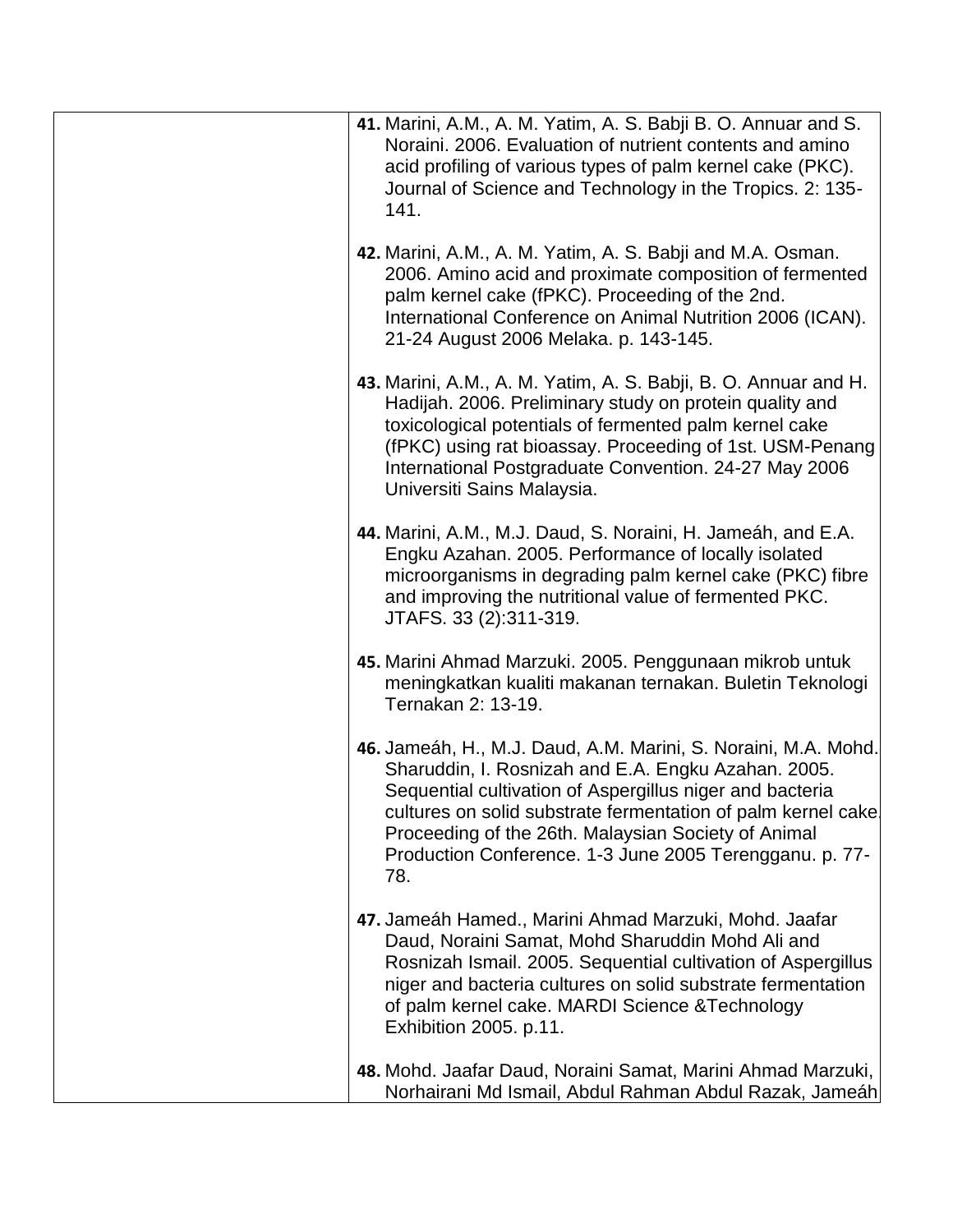| Hamed, Azlian Mohamad Nazri, Sarah Rasol, Rosnizah<br>Ismail, Ahmad Aman, Poovasagam Sevagan, Zainal Abidin<br>Abdul Rahman and Mohd Sharuddin Mohd Ali. 2005.<br>Bioconversion of PKC in poultry feed through solid substrate<br>fermentation. MARDI Science & Technology Exhibition 2005<br>p.38.                                                                                                              |
|------------------------------------------------------------------------------------------------------------------------------------------------------------------------------------------------------------------------------------------------------------------------------------------------------------------------------------------------------------------------------------------------------------------|
| 49. Abdul Rahman Abdul Razak, Mohd. Jaafar Daud, Noraini<br>Samat, Marini Ahmad Marzuki, Norhairani Md Ismail,<br>Jameáh Hamed, Azlian Mohamad Nazri, Sarah Rasol,<br>Rosnizah Ismail, Ahmad Aman, Poovasagam Sevagan,<br>Zainal Abidin Abdul Rahman and Mohd Sharuddin Mohd Ali.<br>2005. The pilot scale solid substrate fermentation of<br>improved PKC. MARDI Science & Technology Exhibition<br>2005. p.10. |
| 50. M. Jaafar Daud, Noraini Samat and Marini Ahmad Marzuki.<br>2004. The overview of solid state fermentation for PKC<br>degradation in MARDI. International Seminar on Solid State<br>Fermentation. 4-6 October 2004 Penang.                                                                                                                                                                                    |
| 51. Marini, A.M., H. Jameáh, D. Mohd. Jaafar, S. Noraini, M.A.<br>Mohd. Sharudin and E.A. Engku Azahan. 2003.<br>Performance of powder (spore) inoculum in solid substrate<br>fermentation of palm kernel cake (PKC). Proceeding of the<br>25th. Malaysian Society of Animal Production Conference. 1<br>3 August 2003 Melaka. p. 99-100.                                                                        |
| 52. Jameáh, H., A.M. Marini, D. Mohd. Jaafar, S. Noraini, M.A.<br>Mohd. Sharudin and E.A. Engku Azahan. 2003. Screening<br>and identification of bacteria producing mannanase for palm<br>kernel cake (PKC) fermentation. Proceeding of the 25th.<br>Malaysian Society of Animal Production Conference. 1-3<br>August 2003 Melaka. p. 91-92.                                                                     |
| 53. M. Jaafar Daud, Noraini Samat and Marini Ahmad Marzuki.<br>2003. Monogastric feed from fibrous materials. Proceeding<br>of the 25th. Malaysian Society of Animal<br>ProductionConference. 1-3 August 2003 Melaka. p. 10-19.                                                                                                                                                                                  |
| 54. M. Jaafar Daud, Noraini Samat and Marini Ahmad Marzuki.<br>2003. Biotechnological improvement of palm kernel cake<br>(PKC). Proceeding of International Conference on Animal<br>Nutrition (ICAN 2003). 3-5 March 2003, Putrajaya Marriot<br>Hotel.                                                                                                                                                           |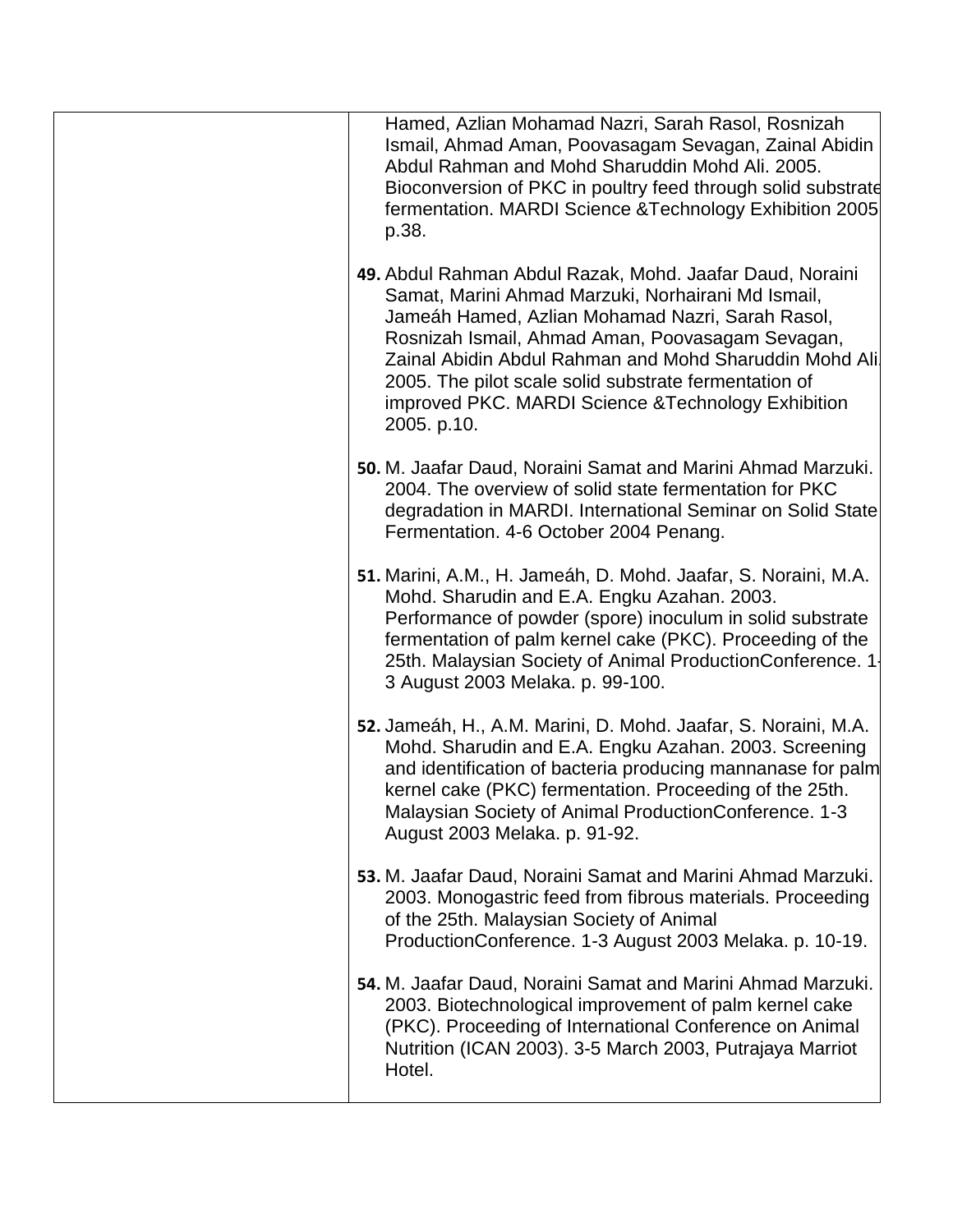| 55. T. Goto, M.A. Marzuki, M.J. Daud, A. Oshibe, K. Nakamura<br>and H. Nagashima. 2002. Simple analytical method for<br>aflatoxin contamination in dried oil palm frond (OPF) and<br>OPF base feed. Mycotoxins. 52 (2):123-128.                                                       |
|---------------------------------------------------------------------------------------------------------------------------------------------------------------------------------------------------------------------------------------------------------------------------------------|
| 56. Marini, A.M., S. Noraini, A.A. Suraini and M.A. Mohd<br>Sharudin. 2002. Isolation of PKC fiber degrading<br>microorganism using an enrichment culture technique.<br>Proceeding of the 24th. Malaysian Society of Animal<br>ProductionConference. 19-23 May 2002 Penang. p. 43-45. |
| 57. Marini, A.M., T. Goto, A. Oshibe, and D. Mohd. Jaafar.<br>2001. Isolation and toxicity study of aflatoxin producing<br>fungi in oil palm by-products. 24th. Symposium of The<br>Malaysian Society for Microbiology., 9-12 Sept., Cherating.<br>p. 326-328.                        |
| 58. Marini, A.M., Tanaka, K., Oshibe, A., and D. Mohd. Jaafar.<br>2001. Detection of trichothecene mycotoxins in oil palm<br>fronds (OPF) by GC-ECD. 23nd Proceedings of Malaysian<br>Society of Animal Production., 27-29 May, Langkawi. p.<br>158-159                               |
| 59. Goto, T., Marini, A.M., Mohd. Jaafar M. D., Oshibe, A., and<br>Nagashima, H. 2001. Analysis of Aflatoxins in dried oil palm<br>frond., 115th AOAC International Annual Meeting and<br>Exposition. p. 88.                                                                          |
| 60. Said, I.M., I.B. Ahmad, M.D. Yahya and A.M. Marini. 2001.<br>Biological activity studies of Ancistrocladus tectorius.<br>Pharmaceutical Biology. 39:361-367.                                                                                                                      |
| 61. Marini, A.M., I.B. Ahmad, M.D. Yahya and B.M. Yamin.<br>1998. Optimization of cytotoxicity assay for estimating<br>CD50 values of plant extracts and organometallic<br>compounds. Malaysian Applied Biology. 27 (1&2).                                                            |
| 62. Marini Ahmad Marzuki & Abd. Rahman Mohd. Yassin. 2001<br>Etnoveterinar: Rawatan tradisional untuk ternakan.<br>Agromedia. Bil 11. p. 36-37.                                                                                                                                       |
| 63. Suraini, A.A., A.M. Marini, Voon, S.C. and Gaik Ai, L.O.<br>2001. Isolation and characterisation of palm kernel cake<br>(PKC) degrading fungus. 24th. Symposium of The<br>Malaysian Society for Microbiology., 9-12 Sept., Cherating.<br>p. 301-303.                              |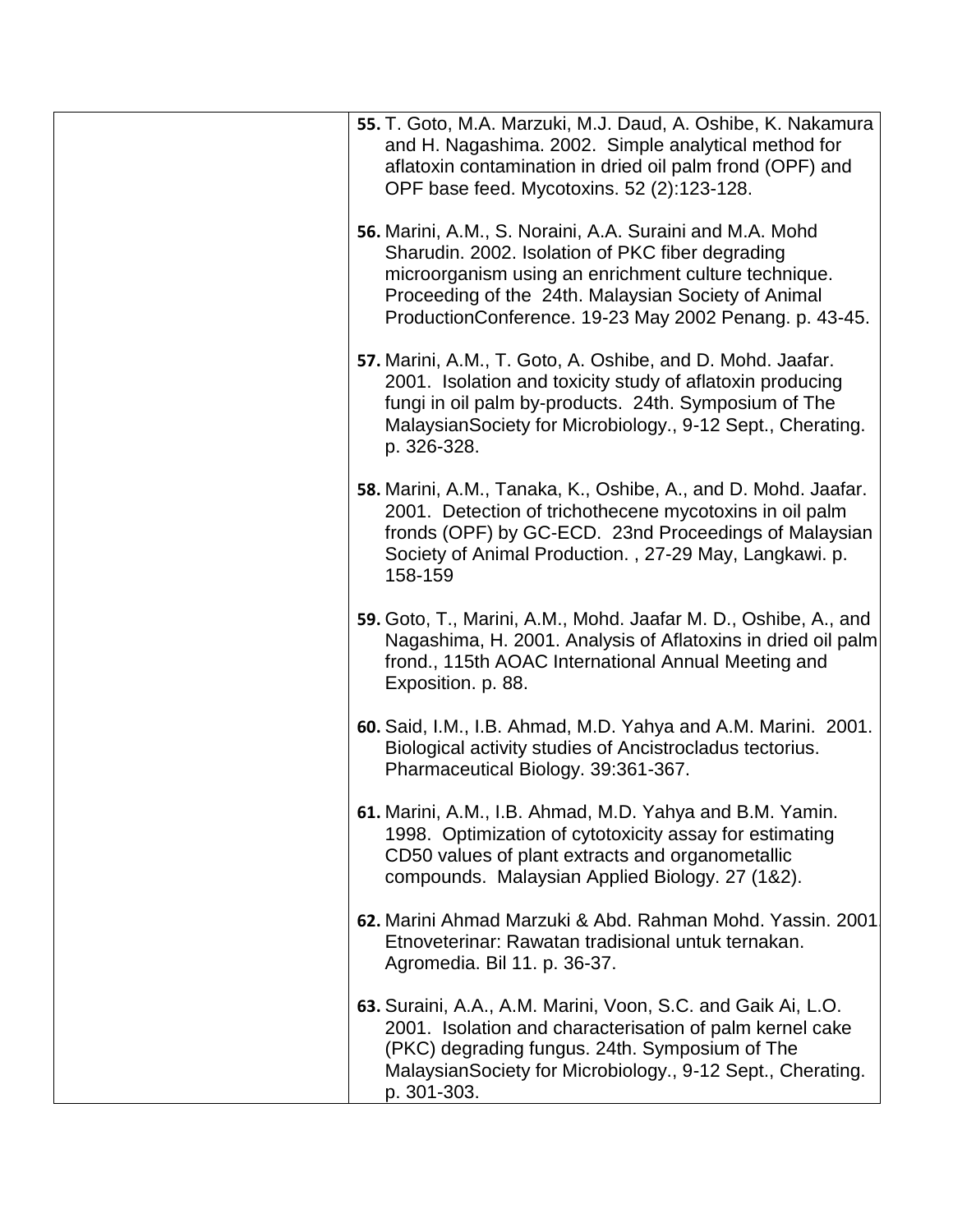| 64. Suraini, A.A., A.M. Marini, S. Noraini, Chian, T.C. and Voon,<br>S.C. 2001. Screening and isolation of local isolates from<br>palm kernel cake (PKC) for the production of B-mannanase.<br>In 4th. Asia-Pacific Biotechnology Congress Abstract Book,<br>Cebu City, Philippines. p. 54.                                                              |
|----------------------------------------------------------------------------------------------------------------------------------------------------------------------------------------------------------------------------------------------------------------------------------------------------------------------------------------------------------|
| 65. S. Noraini, Suraini, A.A., A.M. Marini, Chian, T.C. and Voon,<br>S.C. 2001. Screening and Isolation of B-Mannanase<br>Producing Fungus For The Degradation of Palm Kernel<br>Cake (PKC). Proceedings Malaysian Science and<br>Technology Congress 2001, 24-26 Sept. 2001, Kota<br>Kinabalu, Sabah. 404-409.                                          |
| 66. Wan Zahari, M., Marini, A.M. and Rashidah, A. 2001.<br>Chemical and physical evaluations of Myanmar maize.<br>23nd Proceedings of Malaysian Society of Animal<br>Production., 27-29 May, Langkawi. P. 154-155.                                                                                                                                       |
| 67. Mohd. Jaafar, D., S. Noraini, A.M. Marini., H.A. Kamal and<br>MF. Shahbuddin. 2001. Degradation of fibre in oil palm by-<br>products by effective microbes. 23nd Proceedings of<br>Malaysian Society of Animal Production., 27-29 May,<br>Langkawi. P. 1102-103.                                                                                     |
| 68. Marini, A.M., I.B. Ahmad and M.D. Yahya. 2000.<br>Cytotoxicity analysis using optical absorbance method.<br>22nd Proceedings of Malaysian Society of Animal<br>Production. Shangri- La's Tanjung Aru Resort, Kota<br>Kinabalu, Sabah. 29 May - 1 June 2000. Pp. 151-152.                                                                             |
| 69. Noraini, S., S. Vikineswary, S., Daud, M. J. and Marini, A.M.<br>2000. Solid substrate fermentation of selected fungal<br>strains on palm kernel cake (PKC). 22nd Proceedings of<br>Malaysian Society of Animal Production. 29 May - 1 June<br>2000. Shangri-La's Tanjung Aru Resort, Kota Kinabalu,<br>Sabah. Pp. 151-152.                          |
| 70. S. Noraini, S. Vikineswary, D. Mohd. Jaafar and A.M.Marini.<br>1999. Preliminary study on the utilization of palm kernel<br>cake (PKC) by Aspergillus niger (ATCC 36200) through<br>solid substrate fermentation. Proc. of National Congress on<br>Animal Health and Production 1999, 3-5 Sept 1999,<br>A'Famosa Resort, Alor Gajah, Melaka. pg.177. |
| 71. Marini, A.M., I.B. Ahmad, M.D. Yahya and I. M. Said. 1995.                                                                                                                                                                                                                                                                                           |